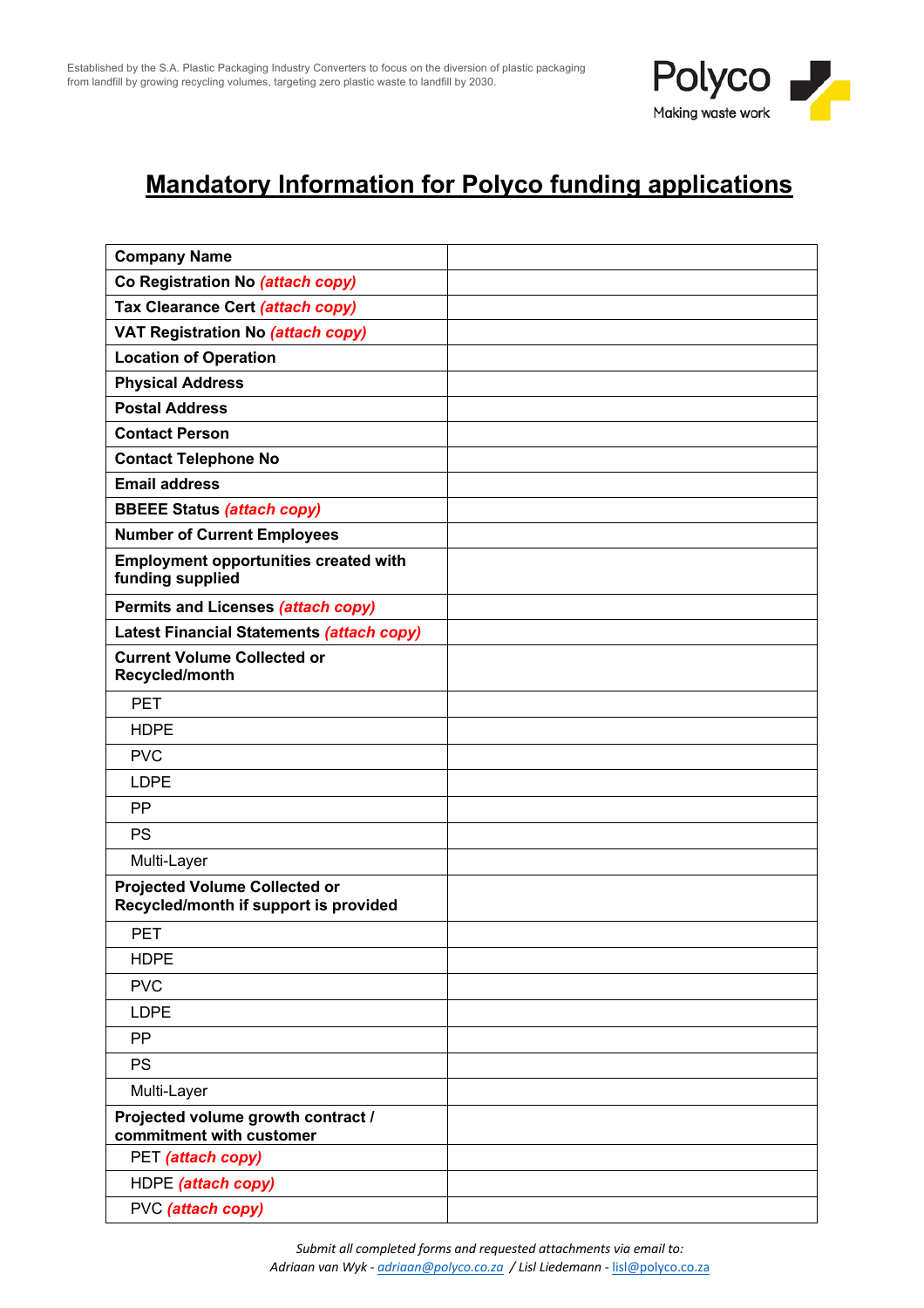| LDPE (attach copy)                                          |  |
|-------------------------------------------------------------|--|
| PP (attach copy)                                            |  |
| PS (attach copy)                                            |  |
| Multi-Layer (attach copy)                                   |  |
| Contracted waste source by company                          |  |
| 1. Co name - % or Tons (attach copy)                        |  |
| 2. Co name - % or Tons (attach copy)                        |  |
| 3. Co name - % or Tons (attach copy)                        |  |
| % Contract sales per month                                  |  |
| <b>Provide list of contract customers</b>                   |  |
| <b>Business Insurance (attach copy)</b>                     |  |
| <b>SAPRO Member No (attach copy)</b>                        |  |
| <b>Trade References</b>                                     |  |
| 1.                                                          |  |
| 2.                                                          |  |
| 3.                                                          |  |
| Bank Rating from your bank (A-B-C-D, etc.)<br>(attach copy) |  |
| <b>Funding Requested</b>                                    |  |
| <b>Equipment Requested</b>                                  |  |
| <b>Reason support needed</b>                                |  |
| Any other funding in place                                  |  |
| Agreeable to close off Audit (Y/N)                          |  |
| <b>Detailed Business Plan (attach copy)</b>                 |  |
| How did you hear about Polyco?                              |  |
| Please give some history and an overview<br>of your company |  |
| Sales volume data - 2019 (te's)                             |  |
| PET (attach copy)                                           |  |
| HDPE (attach copy)                                          |  |
| PVC (attach copy)                                           |  |
| LDPE (attach copy)                                          |  |
| PP (attach copy)                                            |  |
| PS (attach copy)                                            |  |
| Multi-Layer (attach copy)                                   |  |
| Sales volume data - 2020 (te's)                             |  |
| PET (attach copy)                                           |  |
| HDPE (attach copy)                                          |  |
| PVC (attach copy)                                           |  |
| LDPE (attach copy)                                          |  |
| PP (attach copy)                                            |  |
| PS (attach copy)                                            |  |
| Multi-Layer (attach copy)                                   |  |

**POPIA DISCLAIMER:** Under the Protection of Personal Information Act, 4 of 2013 ("**POPIA")** Polyco has a general legal duty to protect the information it processes and<br>undertakes to comply with POPIA. By submitting the app additional information for purposes of this application. Subsequent hereto, you provide further consent for photographs to be taken and used for due diligence and *marketing purposes, which would not be in contraction with the laws of the Competition Act or any other related laws.* 

*You further confirm that you are aware of your rights, such as the right to request that your Personal Information be amended or removed from our records.*